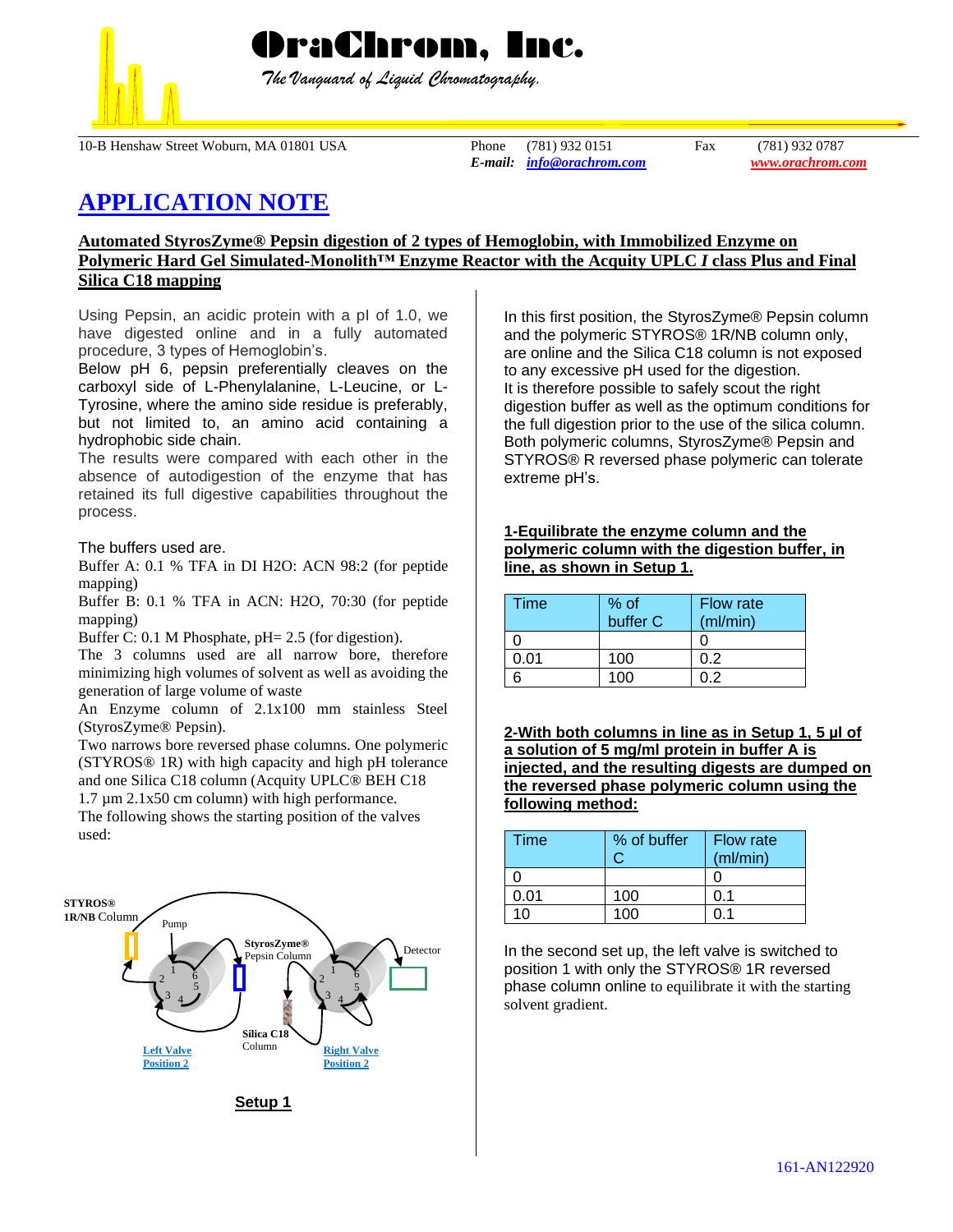

**Setup 2**

**3-The reversed phase Polymeric column only is now in line as in Setup 2 to wash the leftover salt and prepare it for the reversed phase mapping.** 

**It is also ready for hyphenation with a mass spectrometer.** 

| Time | % of buffer B | % of buffer | Flow rate<br>(mI/min) |
|------|---------------|-------------|-----------------------|
|      |               |             |                       |
|      |               | 100         | 0.3                   |
|      |               | 100         | 0.3                   |

**4-The digested peptides are now trapped on the polymeric reversed phase column and can be mapped following a gradient.**

**The setup is now as Setup 2.**

| Time | % of buffer B | % of<br>buffer A | Flow rate<br>(mI/min) |
|------|---------------|------------------|-----------------------|
|      |               |                  |                       |
| 0.01 |               | 100              | 0.2                   |
| 25   | 75            | 25               | በ ን                   |

Once the conditions of the digestion are satisfactory, one can use the second switching valve to bring the Silica C18 column online as shown in Setup 3.

The same gradient as in step 4 can be used for the mapping to run the separation on the C18 Silica column in addition:

### **4'-The digested peptides trapped on the polymeric reversed phase column can now be mapped on the C18 Silica column in addition.**

**The setup is now as Setup 3.**

| Time | % of buffer B | % of<br>buffer A | Flow rate<br>(mI/min) |
|------|---------------|------------------|-----------------------|
|      |               |                  |                       |
| 0.01 |               | 100              | 0.2                   |
| 25   | 75            | 25               | በ ን                   |



#### **Setup 3**

**4''-In this step, using the same setup 3, the columns are washed with high organic to make sure they are devoid of any leftover proteinaceous species. The setup remains Setup 3.**

| <b>Time</b> | % of buffer B | % of<br>buffer A | Flow rate<br>(mI/min) |
|-------------|---------------|------------------|-----------------------|
|             |               |                  |                       |
|             | 60            | 40               | 0.3                   |
|             | 100           |                  | 0.3                   |
|             |               | 100              | 0.3                   |

To re-equilibrate both reversed phase columns that are now in line, the following step 5 is used.

**5- Both reversed phase columns are preequilibrated to the initial low organic prior to getting in contact with the digestion buffer.** 

**The setup is now Setup 3.**

| <b>Time</b> | % of buffer | % of     | Flow rate |
|-------------|-------------|----------|-----------|
|             | R           | buffer A | ml/min    |
|             |             |          |           |
|             |             | 100      | 0.3       |
| 10          |             | 100      | 0.3       |

The system is now ready for the next cycle to check the reproducibility of the digestion.

We have used 5 µl of a solution of 5 mg/ml of protein in buffer A as sample to digest.

The temperature is set at 37°C for all sequences.

The digestion is monitored at 210 nm primarily.

They are done under similar conditions

The enzyme column of 2.1 x 100 mm has a volume to 0.346 ml. A total of 1 ml is run through it during the digestion at a volumetric flow rate of 0.1 ml/min that is a velocity of 173 cm/hr calculated on an empty column.

Each digest is compared with the same amount of corresponding starting intact protein (5µl).

The performance of the STYROS® 1R polymeric is crucial in the final separation of the digested peptides,